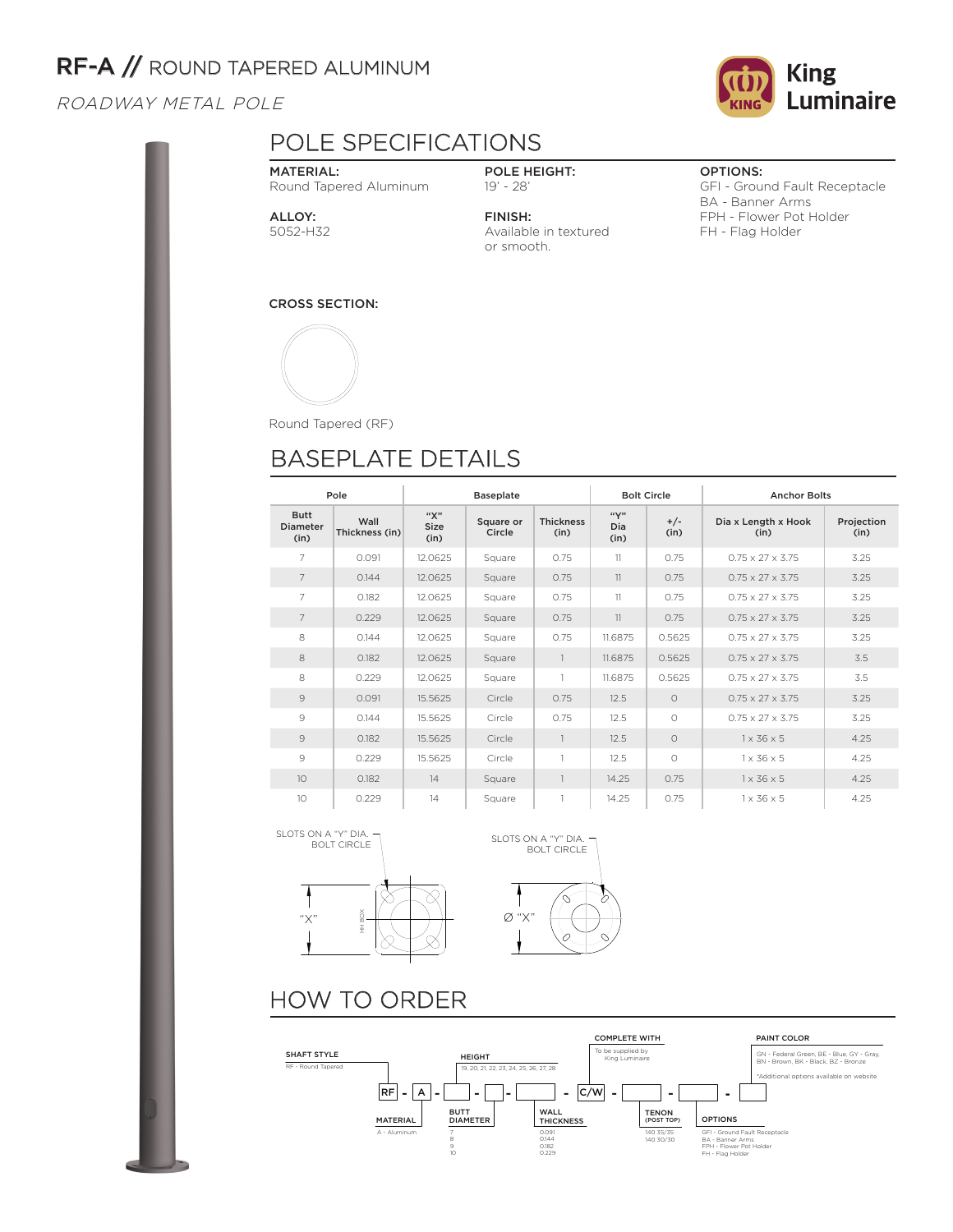RF ALUMINUM // Pole Details

RF ALUMINUM // Pole Details

## SHAFT DETAILS **EXECUTE:** The RE-A ROADWAY METAL POLE

| <b>Nominal Mounting</b><br>Height (ft) | <b>Catalog Code</b> | Alloy    | <b>Butt</b><br>(in) | Tip<br>(in) | <b>Wall Thickness (in)</b> | Handhole                        | Wt.<br>$(lbs)*$ |
|----------------------------------------|---------------------|----------|---------------------|-------------|----------------------------|---------------------------------|-----------------|
| 19                                     | RF-A-19-7-0.144     | 5052-H32 | 7                   | 4.34        | 0.144                      | 3" x 5" Reinforced (MIN 14" AG) | 68.0            |
|                                        | RF-A-19-7-0.182     | 5052-H32 | 7                   | 4.34        | 0.182                      | 3" x 5" Reinforced (MIN 14" AG) | 83.0            |
|                                        | RF-A-19-7-0.229     | 5052-H32 | 7                   | 4.34        | 0.229                      | 3" x 5" Reinforced (MIN 14" AG) | 101.0           |
| 20                                     | RF-A-20-7-0.144     | 5052-H32 | 7                   | 4.2         | 0.144                      | 3" x 5" Reinforced (MIN 14" AG) | 71.O            |
|                                        | RF-A-20-7-0.182     | 5052-H32 | 7                   | 4.2         | 0.182                      | 3" x 5" Reinforced (MIN 14" AG) | 86.0            |
|                                        | RF-A-20-7-0.229     | 5052-H32 | 7                   | 4.2         | 0.229                      | 3" x 5" Reinforced (MIN 14" AG) | 104.0           |
|                                        | RF-A-20-8-0.144     | 5052-H32 | 8                   | 5.2         | 0.144                      | 3" x 5" Reinforced (MIN 14" AG) | 82.0            |
|                                        | RF-A-20-8-0.182     | 5052-H32 | 8                   | 5.2         | 0.182                      | 3" x 5" Reinforced (MIN 14" AG) | 103.0           |
|                                        | RF-A-20-8-0.229     | 5052-H32 | 8                   | 5.2         | 0.229                      | 3" x 5" Reinforced (MIN 14" AG) | 125.0           |
| 21                                     | RF-A-21-7-0.182     | 5052-H32 | 7                   | 4.06        | 0.182                      | 3" x 5" Reinforced (MIN 14" AG) | 88.0            |
|                                        | RF-A-21-7-0.229     | 5052-H32 | $\overline{7}$      | 4.06        | 0.229                      | 3" x 5" Reinforced (MIN 14" AG) | 108.0           |
|                                        | RF-A-21-8-0.144     | 5052-H32 | 8                   | 5.06        | 0.144                      | 3" x 5" Reinforced (MIN 14" AG) | 84.0            |
|                                        | RF-A-21-8-0.182     | 5052-H32 | 8                   | 5.06        | 0.182                      | 3" x 5" Reinforced (MIN 14" AG) | 107.0           |
|                                        | RF-A-21-8-0.229     | 5052-H32 | 8                   | 5.06        | 0.229                      | 3" x 5" Reinforced (MIN 14" AG) | 129.0           |
|                                        | RF-A-21-9-0.091     | 5052-H32 | 9                   | 6.06        | 0.091                      | 3" x 5" Reinforced (MIN 16" AG) | 68.0            |
|                                        | RF-A-21-9-0.144     | 5052-H32 | 9                   | 6.06        | 0.144                      | 3" x 5" Reinforced (MIN 16" AG) | 99.0            |
|                                        | RF-A-21-9-0.182     | 5052-H32 | 9                   | 6.06        | 0.182                      | 3" x 5" Reinforced (MIN 16" AG) | 125.0           |
|                                        | RF-A-21-9-0.229     | 5052-H32 | $\mathcal{G}$       | 6.06        | 0.229                      | 3" x 5" Reinforced (MIN 16" AG) | 152.0           |
| 22                                     | RF-A-22-8-0.144     | 5052-H32 | 8                   | 4.92        | 0.144                      | 3" x 5" Reinforced (MIN 14" AG) | 87.0            |
|                                        | RF-A-22-8-0.182     | 5052-H32 | 8                   | 4.92        | 0.182                      | 3" x 5" Reinforced (MIN 14" AG) | 110.0           |
|                                        | RF-A-22-8-0.229     | 5052-H32 | 8                   | 4.92        | 0.229                      | 3" x 5" Reinforced (MIN 14" AG) | 133.0           |
|                                        | RF-A-22-9-0.091     | 5052-H32 | $\mathcal{Q}$       | 5.92        | 0.091                      | 3" x 5" Reinforced (MIN 16" AG) | 70.0            |
|                                        | RF-A-22-9-0.144     | 5052-H32 | $\mathcal{G}$       | 5.92        | 0.144                      | 3" x 5" Reinforced (MIN 16" AG) | 102.0           |
|                                        | RF-A-22-9-0.182     | 5052-H32 | $\mathcal{G}$       | 5.92        | 0.182                      | 3" x 5" Reinforced (MIN 16" AG) | 129.0           |
|                                        | RF-A-22-9-0.229     | 5052-H32 | $\mathcal{Q}$       | 5.92        | 0.229                      | 3" x 5" Reinforced (MIN 16" AG) | 157.0           |
| 23                                     | RF-A-23-8-0.144     | 5052-H32 | 8                   | 4.78        | 0.144                      | 3" x 5" Reinforced (MIN 14" AG) | 89.0            |
|                                        | RF-A-23-8-0.182     | 5052-H32 | 8                   | 4.78        | 0.182                      | 3" x 5" Reinforced (MIN 14" AG) | 113.0           |
|                                        | RF-A-23-8-0.229     | 5052-H32 | 8                   | 4.78        | 0.229                      | 3" x 5" Reinforced (MIN 14" AG) | 137.0           |
|                                        | RF-A-23-9-0.144     | 5052-H32 | 9                   | 5.78        | 0.144                      | 3" x 5" Reinforced (MIN 16" AG) | 105.0           |
|                                        | RF-A-23-9-0.182     | 5052-H32 | $\mathcal{G}$       | 5.78        | 0.182                      | 3" x 5" Reinforced (MIN 16" AG) | 133.0           |
|                                        | RF-A-23-9-0.229     | 5052-H32 | $\mathcal{G}$       | 5.78        | 0.229                      | 3" x 5" Reinforced (MIN 16" AG) | 162.0           |
| 24                                     | RF-A-24-8-0.144     | 5052-H32 | 8                   | 4.64        | 0.144                      | 3" x 5" Reinforced (MIN 14" AG) | 92.0            |
|                                        | RF-A-24-8-0.182     | 5052-H32 | 8                   | 4.64        | 0.182                      | 3" x 5" Reinforced (MIN 14" AG) | 116.0           |
|                                        | RF-A-24-8-0.229     | 5052-H32 | 8                   | 4.64        | 0.229                      | 3" x 5" Reinforced (MIN 14" AG) | 141.O           |
|                                        | RF-A-24-9-0.144     | 5052-H32 | 9                   | 5.64        | 0.144                      | 3" x 5" Reinforced (MIN 16" AG) | 108.0           |
|                                        | RF-A-24-9-0.182     | 5052-H32 | $\circ$             | 5.64        | 0.182                      | 3" x 5" Reinforced (MIN 16" AG) | 137.0           |
|                                        | RF-A-24-9-0.229     | 5052-H32 | 9                   | 5.64        | 0.229                      | 3" x 5" Reinforced (MIN 16" AG) | 166.0           |
| 25                                     | RF-A-25-8-0.182     | 5052-H32 | 8                   | 4.5         | 0.182                      | 3" x 5" Reinforced (MIN 14" AG) | 119.0           |
|                                        | RF-A-25-8-0.229     | 5052-H32 | 8                   | 4.5         | 0.229                      | 3" x 5" Reinforced (MIN 14" AG) | 145.0           |
|                                        | RF-A-25-9-0.144     | 5052-H32 | 9                   | 5.5         | 0.144                      | 3" x 5" Reinforced (MIN 16" AG) | 111.O           |
|                                        | RF-A-25-9-0.182     | 5052-H32 | 9                   | 5.5         | 0.182                      | 3" x 5" Reinforced (MIN 16" AG) | 141.O           |
|                                        | RF-A-25-9-0.229     | 5052-H32 | 9                   | 5.5         | 0.229                      | 3" x 5" Reinforced (MIN 16" AG) | 171.O           |
| 26                                     | RF-A-26-8-0.182     | 5052-H32 | 8                   | 4.36        | 0.182                      | 3" x 5" Reinforced (MIN 14" AG) | 122.0           |
|                                        | RF-A-26-8-0.229     | 5052-H32 | 8                   | 4.36        | 0.229                      | 3" x 5" Reinforced (MIN 14" AG) | 149.0           |
|                                        | RF-A-26-9-0.144     | 5052-H32 | 9                   | 5.36        | 0.144                      | 3" x 5" Reinforced (MIN 16" AG) | <b>114.0</b>    |
|                                        | RF-A-26-9-0.182     | 5052-H32 | $\mathcal{G}$       | 5.36        | 0.182                      | 3" x 5" Reinforced (MIN 16" AG) | 144.0           |
|                                        | RF-A-26-9-0.229     | 5052-H32 | $\circ$             | 5.36        | 0.229                      | 3" x 5" Reinforced (MIN 16" AG) | 176.0           |



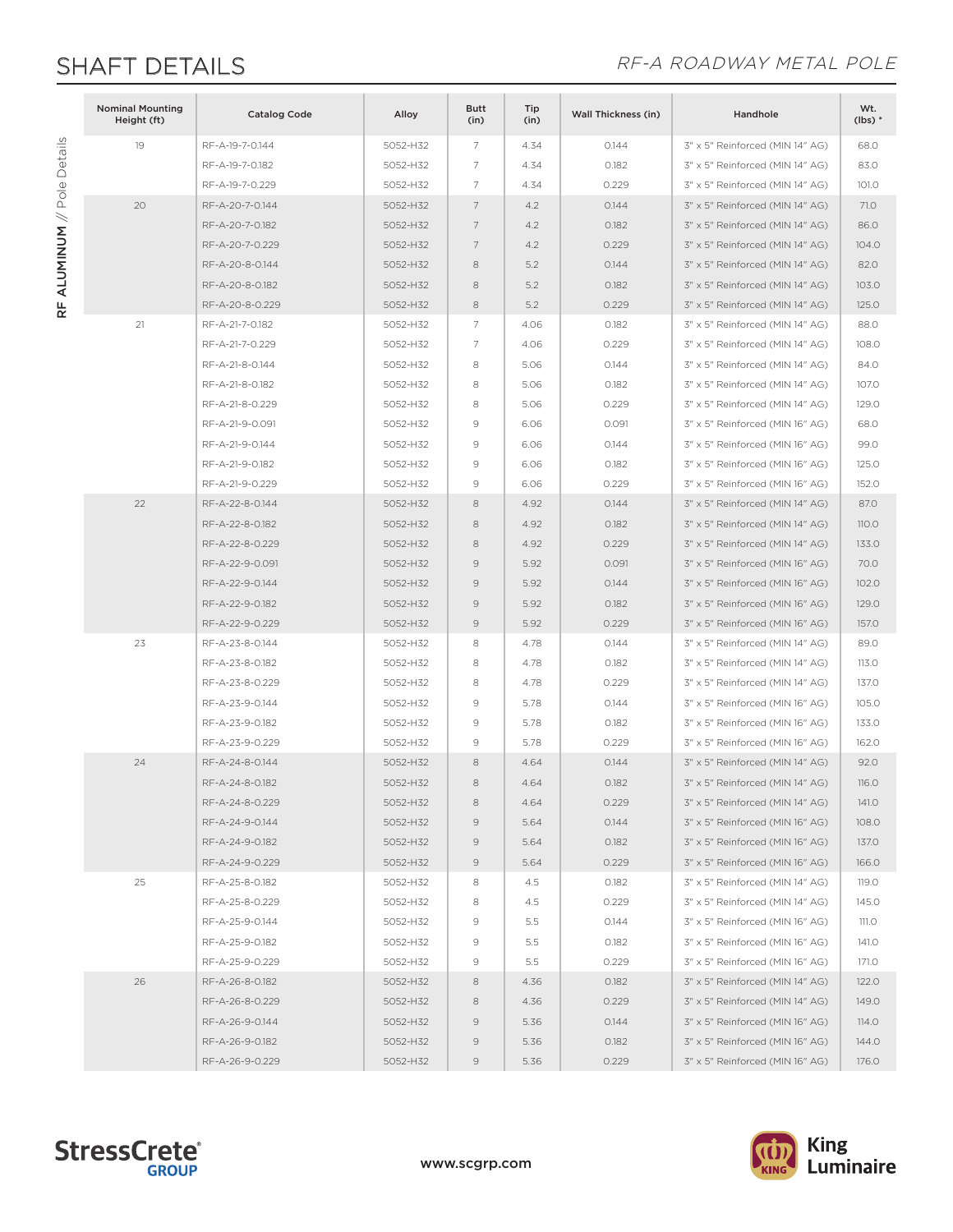### RF-A ROADWAY METAL POLE

| <b>Nominal Mounting</b><br>Height (ft) | <b>Catalog Code</b> | Alloy    | <b>Butt</b><br>(in) | Tip<br>(in) | Wall Thickness (in) | Handhole                        | Wt.<br>$(lbs)*$ |
|----------------------------------------|---------------------|----------|---------------------|-------------|---------------------|---------------------------------|-----------------|
| 27                                     | RF-A-27-8-0.229     | 5052-H32 | 8                   | 4.22        | 0.229               | 3" x 5" Reinforced (MIN 14" AG) | 152.0           |
|                                        | RF-A-27-9-0.144     | 5052-H32 | 9                   | 5.22        | 0.144               | 3" x 5" Reinforced (MIN 16" AG) | 117.0           |
|                                        | RF-A-27-9-0.182     | 5052-H32 | 9                   | 5.22        | 0.182               | 3" x 5" Reinforced (MIN 16" AG) | 148.0           |
|                                        | RF-A-27-9-0.229     | 5052-H32 | 9                   | 5.22        | 0.229               | 3" x 5" Reinforced (MIN 16" AG) | 180.0           |
|                                        | RF-A-27-10-0.182    | 5052-H32 | 10 <sup>2</sup>     | 6.22        | 0.182               | 3" x 5" Reinforced (MIN 20" AG) | 167.0           |
|                                        | RF-A-27-10-0.229    | 5052-H32 | 10 <sup>2</sup>     | 6.22        | 0.229               | 3" x 5" Reinforced (MIN 20" AG) | 204.0           |
| 28                                     | RF-A-28-9-0.182     | 5052-H32 | 9                   | 5.08        | 0.182               | 3" x 5" Reinforced (MIN 16" AG) | 151.0           |
|                                        | RF-A-28-9-0.229     | 5052-H32 | $\mathcal{Q}$       | 5.08        | 0.229               | 3" x 5" Reinforced (MIN 16" AG) | 184.0           |
|                                        | RF-A-28-10-0.182    | 5052-H32 | 10 <sup>1</sup>     | 6.08        | 0.182               | 3" x 5" Reinforced (MIN 20" AG) | 171.0           |
|                                        | RF-A-28-10-0.229    | 5052-H32 | 10                  | 6.08        | 0.229               | 3" x 5" Reinforced (MIN 20" AG) | 209.0           |

\* Weight includes the pole shaft and baseplate.

## SHAFT LOADING

|                     |                     | Design Information // AASHTO LTS-6, Latest Revision ** |                   |                    |                   |                    |                   |                    |                   |                          |                          |
|---------------------|---------------------|--------------------------------------------------------|-------------------|--------------------|-------------------|--------------------|-------------------|--------------------|-------------------|--------------------------|--------------------------|
| Nominal<br>Mounting | <b>Catalog Code</b> |                                                        | 90 MPH            |                    | <b>100 MPH</b>    |                    | <b>110 MPH</b>    | <b>120 MPH</b>     |                   | <b>150 MPH</b>           |                          |
| Height (ft)         |                     | Max EPA<br>(sqft)                                      | Max Load<br>(lbs) | Max EPA<br>(sq ft) | Max Load<br>(lbs) | Max EPA<br>(sq ft) | Max Load<br>(lbs) | Max EPA<br>(sq ft) | Max Load<br>(lbs) | Max EPA<br>(sqft)        | Max Load<br>(lbs)        |
| 19                  | RF-A-19-7-0.144     | 4.4                                                    | 200               | 3.1                | 200               | 2.3                | 200               | 1.8                | 200               | 0.8                      | 200                      |
|                     | RF-A-19-7-0.182     | 5.5                                                    | 200               | 4.0                | 200               | 3.1                | 200               | 2.4                | 200               | 1.2                      | 200                      |
|                     | RF-A-19-7-0.229     | 6.8                                                    | 200               | 5.1                | 200               | 4.0                | 200               | 3.2                | 200               | 1.7                      | 200                      |
| 20                  | RF-A-20-7-0.144     | 3.7                                                    | 200               | 2.5                | 200               | 1.8                | 200               | 1.3                | 200               | 0.5                      | 200                      |
|                     | RF-A-20-7-0.182     | 4.8                                                    | 200               | 3.4                | 200               | 2.5                | 200               | 1.9                | 200               | 0.9                      | 200                      |
|                     | RF-A-20-7-0.229     | 6.0                                                    | 200               | 4.4                | 200               | 3.3                | 200               | 2.6                | 200               | 1.3                      | 200                      |
|                     | RF-A-20-8-0.144     | 6.4                                                    | 200               | 4.9                | 200               | 3.8                | 200               | 3.0                | 200               | 1.5                      | 200                      |
|                     | RF-A-20-8-0.182     | 7.9                                                    | 200               | 6.2                | 200               | 4.9                | 200               | 3.9                | 200               | 2.1                      | 200                      |
|                     | RF-A-20-8-0.229     | 9.3                                                    | 200               | 7.2                | 200               | 5.7                | 200               | 4.6                | 200               | 2.5                      | 200                      |
| 21                  | RF-A-21-7-0.182     | 4.0                                                    | 200               | 2.7                | 200               | 1.9                | 200               | 1.4                | 200               | 0.5                      | 200                      |
|                     | RF-A-21-7-0.229     | 5.2                                                    | 200               | 3.7                | 200               | 2.7                | 200               | 2.1                | 200               | 1.0                      | 200                      |
|                     | RF-A-21-8-0.144     | 5.5                                                    | 200               | 4.2                | 200               | 3.2                | 200               | 2.5                | 200               | 1.2                      | 200                      |
|                     | RF-A-21-8-0.182     | 6.9                                                    | 200               | 5.4                | 200               | 4.2                | 200               | 3.3                | 200               | 1.7                      | 200                      |
|                     | RF-A-21-8-0.229     | 8.2                                                    | 200               | 6.4                | 200               | 5.0                | 200               | 4.0                | 200               | 2.1                      | 200                      |
|                     | RF-A-21-9-0.091     | 4.4                                                    | 200               | 3.2                | 200               | 2.4                | 200               | 1.8                | 200               | 0.5                      | 200                      |
|                     | RF-A-21-9-0.144     | 8.7                                                    | 200               | 6.8                | 200               | 5.4                | 200               | 4.3                | 200               | 2.1                      | 200                      |
|                     | RF-A-21-9-0.182     | 10.6                                                   | 300               | 8.5                | 200               | 6.8                | 200               | 5.5                | 200               | 2.9                      | 200                      |
|                     | RF-A-21-9-0.229     | 11.8                                                   | 300               | 9.4                | 200               | 7.5                | 200               | 6.1                | 200               | 3.2                      | 200                      |
| 22                  | RF-A-22-8-0.144     | 4.7                                                    | 200               | 3.5                | 200               | 2.6                | 200               | 2.0                | 200               | O.9                      | 200                      |
|                     | RF-A-22-8-0.182     | 6.1                                                    | 200               | 4.6                | 200               | 3.6                | 200               | 2.8                | 200               | 1.4                      | 200                      |
|                     | RF-A-22-8-0.229     | 7.2                                                    | 200               | 5.6                | 200               | 4.4                | 200               | 3.5                | 200               | 1.7                      | 200                      |
|                     | RF-A-22-9-0.091     | 3.6                                                    | 200               | 2.6                | 200               | 1.9                | 200               | 1.4                | 200               | $\overline{\phantom{a}}$ | $\overline{\phantom{a}}$ |
|                     | RF-A-22-9-0.144     | 7.7                                                    | 200               | 6.0                | 200               | 4.7                | 200               | 3.8                | 200               | 1.8                      | 200                      |
|                     | RF-A-22-9-0.182     | 9.6                                                    | 200               | 7.6                | 200               | 6.0                | 200               | 4.9                | 200               | 2.5                      | 200                      |
|                     | RF-A-22-9-0.229     | 10.7                                                   | 300               | 8.5                | 200               | 6.8                | 200               | 5.4                | 200               | 2.8                      | 200                      |
| 23                  | RF-A-23-8-0.144     | 3.9                                                    | 200               | 2.8                | 200               | 2.1                | 200               | 1.6                | 200               | 0.5                      | 200                      |
|                     | RF-A-23-8-0.182     | 5.3                                                    | 200               | 3.9                | 200               | 3.0                | 200               | 2.3                | 200               | 1.0                      | 200                      |
|                     | RF-A-23-8-0.229     | 6.4                                                    | 200               | 4.8                | 200               | 3.7                | 200               | 2.9                | 200               | 1.4                      | 200                      |
|                     | RF-A-23-9-0.144     | 6.8                                                    | 200               | 5.2                | 200               | 4.1                | 200               | 3.2                | 200               | 1.4                      | 200                      |
|                     | RF-A-23-9-0.182     | 8.6                                                    | 200               | 6.7                | 200               | 5.3                | 200               | 4.3                | 200               | 2.1                      | 200                      |
|                     | RF-A-23-9-0.229     | 9.8                                                    | 200               | 7.6                | 200               | 6.0                | 200               | 4.8                | 200               | 2.4                      | 200                      |





RF ALUMINUM // Pole Details RF ALUMINUM // Pole Details